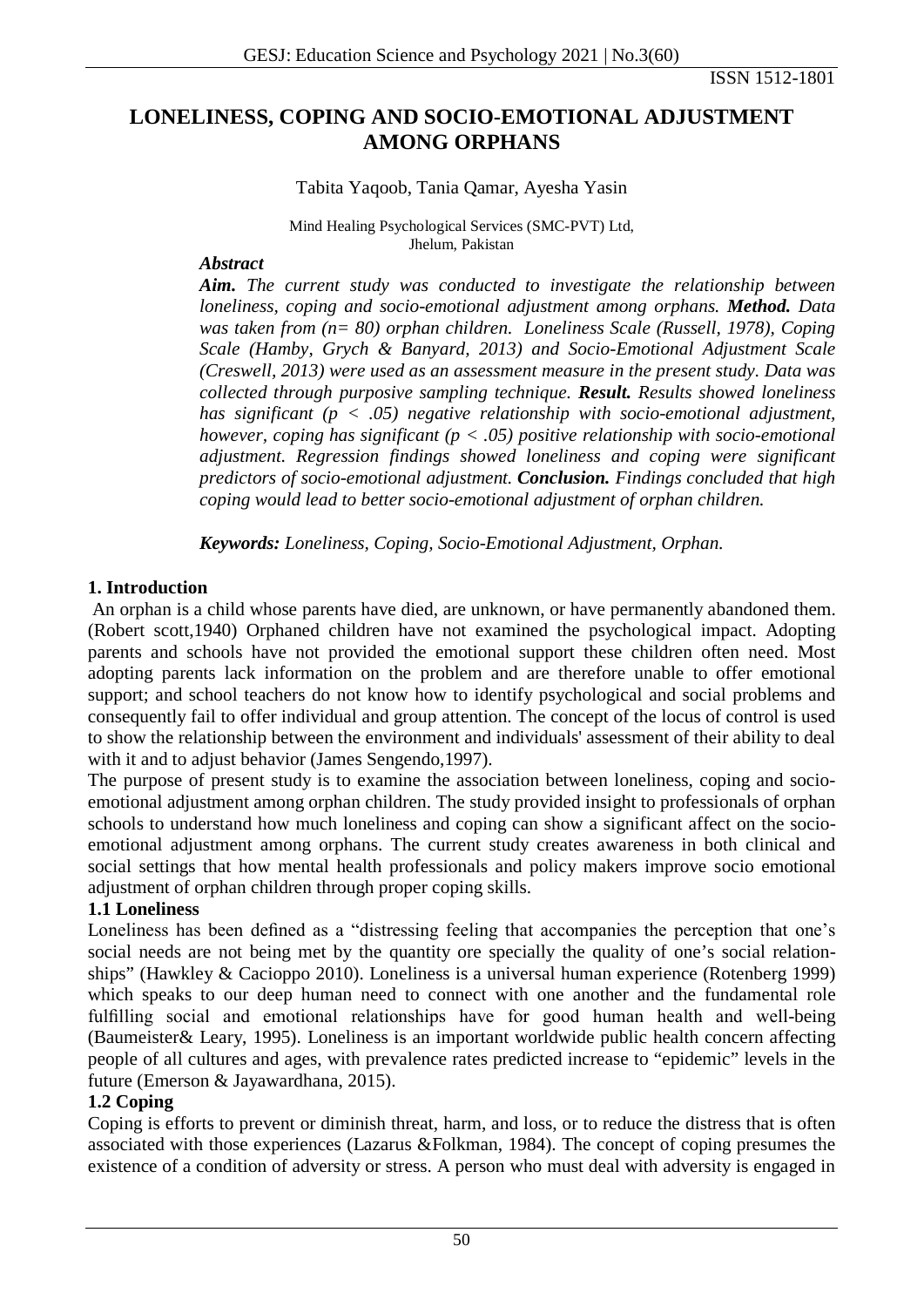coping. Thus, coping is inextricably linked to stress. It is often said that stress exists whenever people confront situations that tax or exceed their ability to manage them (Lazarus, 1966).

#### **1.3 Socio-emotional adjustment**

One of the aspects that play a pertinent role in promoting adolescent's healthy development is socio-emotional development. It reflects an individual's well-being inemotions, personality, relationships with other people and within the social contexts (Bronstein, et al, 1993). In studying developmental psychology, the emotion domain should not be viewed as interdependent from the social domain. Putting these two domains together, socialization is achieved through communication which loaded with emotions; meanwhile, adolescents adjust their relationships with others to fulfill the emotion needs. Being a socio emotional competent individual was found to engage fewer in defiant activities, antisocial and misconduct behavior (Jewell & Stark, 2003).

## **2. Method**

## **2.1 Research Design**

Correlational research design was used in present study.

## **2.2 Sample and Sampling Strategy**

Purposive sampling strategy was utilized to recruit sample of (n=80) orphan children.

#### **2.3 Procedure**

Firstly, researcher got official ethical clearance letter from Mind Healing Psychological Services (SMC-PVT) Ltd. After that consent was taken from the authors of scales. Researcher prepare the booklet comprising on the informed consent hold demographic sheet and scales, provided to the members and collect data then pilot study and main study was conducted.

#### **2.4 Assessment Measures**

## **2.4.1 UCLA Loneliness Scale**

UCLA loneliness scale was originally developed by Rusell (1978). A 20-item scale designed to measure one's subjective feeling of loneliness as well as feelings of social isolation. Participants rate each item as either O (I often feel this way), S (I sometime feel this way), R (I rarely feel this way) N (I never feel this way). 4 Point Likert scale Make all O's =3, all S's =2, all R's =1, and all N's  $=0$ . Keep scoring continuous was used in this scale. The Cronbach alpha reliability of this scale is  $(\alpha = .73)$ .

## **2.4.2 Rosenburg Self-Esteem Scale**

Adherence to Refills & Medication scale was developed by (Kirplani, 2009) to assess medication adherence. In present study original version of the scale was used. It is 5 likert-type scale with 12 items. The alpha reliability of this scale was reported to be.81. The alpha reliability of the scale in the present study is  $(\alpha = .68)$ .

## **2.4.3 Beck Depression Inventory (BDI-II)**

Beck depression inventory is self-report measure which was originally developed by Beck (1978), then revised in 1996 and also translated in different languages as well. It is 4-point likert type scale from 0 to 3 ranges with 21 items. The alpha reliability of this scale was reported .84.

#### **3. Results**

#### **Table 1**

*Pearson Product Moment Correlation Analysis between Study Variables among Orphans (n=80)*

|                   | <b>Variables</b>          |                          |                          |                          |
|-------------------|---------------------------|--------------------------|--------------------------|--------------------------|
|                   | Loneliness                |                          | . I U                    | $-.44$                   |
| ∸.                | $\bigcirc$ oping          |                          |                          | $0\pi^{**}$<br>، ٥،      |
| $\mathbf 2$<br>J. | Socioemotional Adjustment | $\overline{\phantom{0}}$ | $\overline{\phantom{a}}$ | $\overline{\phantom{0}}$ |

\*\*  $P < 0.01$ , \*P  $< 0.05$ 

Results showed that loneliness has significant ( $p < .05$ ) negative relationship with socioemotional adjustment among orphans. However, coping has significant ( $p < .05$ ) positive relationship with socioemotional adjustment among orphans.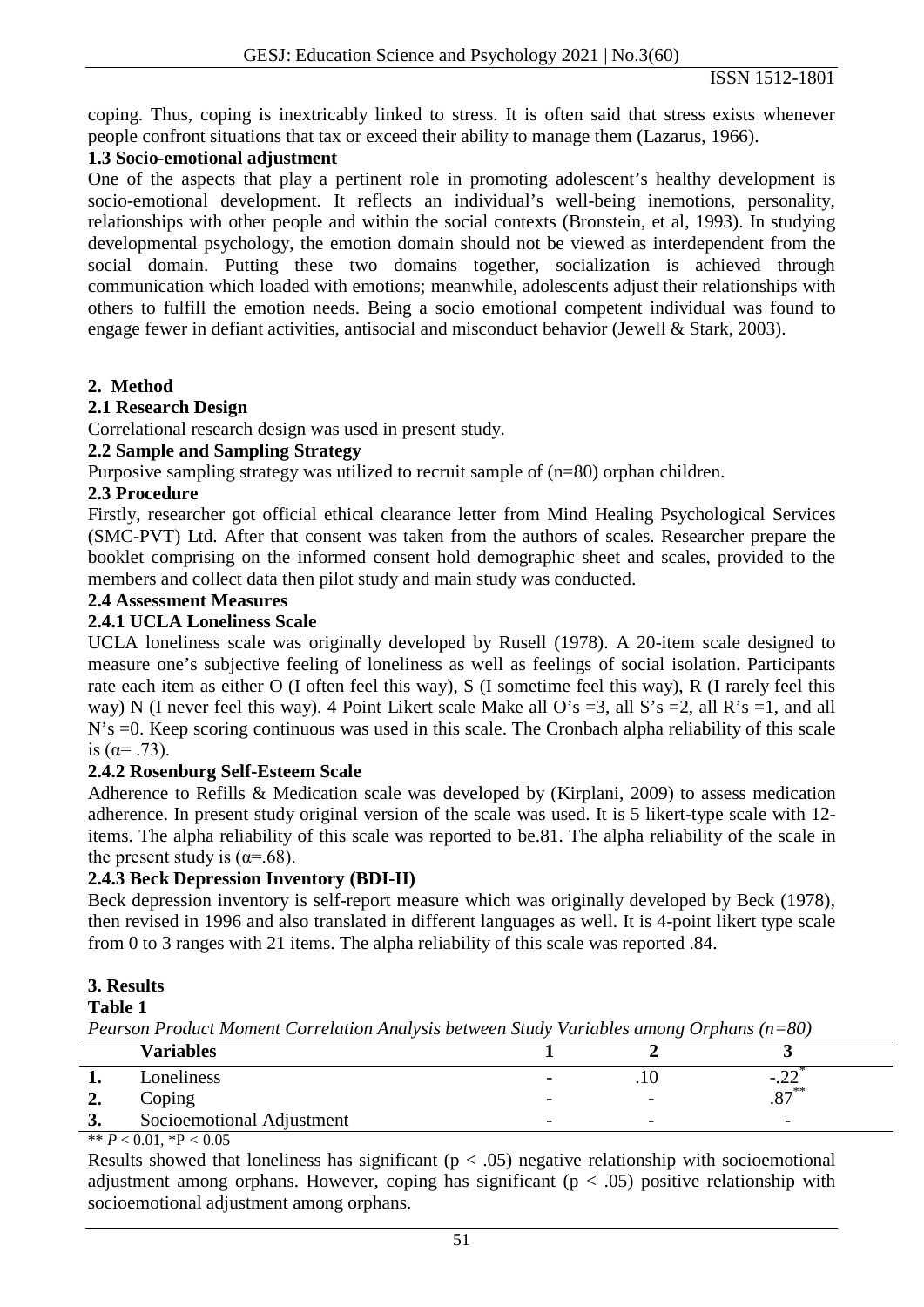| - 62                                                                                                                                                                                                                                                                                                                               | <b>Socioemotional Adjustment</b><br><b>Orphans</b> |          |  |
|------------------------------------------------------------------------------------------------------------------------------------------------------------------------------------------------------------------------------------------------------------------------------------------------------------------------------------|----------------------------------------------------|----------|--|
|                                                                                                                                                                                                                                                                                                                                    |                                                    |          |  |
| <b>Predictors</b>                                                                                                                                                                                                                                                                                                                  | $\Delta$ R <sup>2</sup>                            |          |  |
| Step 1                                                                                                                                                                                                                                                                                                                             | $.27***$                                           |          |  |
| Loneliness                                                                                                                                                                                                                                                                                                                         |                                                    | $.24***$ |  |
| Step 2                                                                                                                                                                                                                                                                                                                             | $.33***$                                           |          |  |
| Coping                                                                                                                                                                                                                                                                                                                             |                                                    | $37***$  |  |
| Total R <sup>2</sup>                                                                                                                                                                                                                                                                                                               | 34%                                                |          |  |
| $\mathbf{M}$ $\mathbf{v}$ $\mathbf{v}$ $\mathbf{v}$ $\mathbf{v}$ $\mathbf{v}$ $\mathbf{v}$ $\mathbf{v}$ $\mathbf{v}$ $\mathbf{v}$ $\mathbf{v}$ $\mathbf{v}$ $\mathbf{v}$ $\mathbf{v}$ $\mathbf{v}$ $\mathbf{v}$ $\mathbf{v}$ $\mathbf{v}$ $\mathbf{v}$ $\mathbf{v}$ $\mathbf{v}$ $\mathbf{v}$ $\mathbf{v}$ $\mathbf{v}$ $\mathbf{$ | 444.001                                            |          |  |

#### **Table 2**

*Hierarchal Regression Analysis Used to Predicting Socioemotional Adjustment (n=80)*

*Note:* \*p < .05. ,\*\*p < .01. , \*\*\*p < .001.

a. Dependent Variable: Socioemotional Adjustment

b. Predictors in the Models: Loneliness, Coping.

Results revealed loneliness was significant (p<.05) predictor F (1, 78) = 4.24 p <.005, R<sup>2</sup>= .22 and accounted for 22% of variance in socioemotional adjustment. Moreover, findings showed coping was significant (p<.05) predictor F (2, 77) = 137.6 p < .005, R<sup>2</sup>=.84 and accounted for 84% of variance in socioemotional adjustment.

#### **4. Discussion**

Finding of the current research revealed significant negative relationship between loneliness and socio-emotional adjustment. Prior researches proved the results. A research was directed to examine the loneliness is a growing public health problem. Lonely individuals show a characteristic negative bias in the cognitive processing of socio-emotional adjustment. The effects of a novel computerized feedback-based interpretation training on socio-emotional information processing (Yuseok, 2020).

In addition, Outcome of the current research revealed significant positive association between coping and socio-emotional adjustment. A research was conducted to develop social emotional model for coping with learning among adolescent secondary school students. Specifically, the study attempted to answer the extent social emotional model is effective in improving students coping with learning. Results showed coping has significant positive relationship with social emotional model (Sospeter,2021).

Moreover, finding of the current study revealed loneliness and coping were significant predictors of socioemotional adjustment. A study was conducted to examine the fixed and changeable risk issues of loneliness and socio-emotional adjustment. Result showed loneliness was significantly predicted socio-emotional adjustment. Findings also indicated that social support, social connectedness, and loneliness are predictors of adjustment difficulties. Social connectedness and social support have indirect effects in relation between loneliness and adjustment difficulties (Erdinc,2008). Another study was conducted to examined the role of coping strategies on socioemotional and behavioral adjustment among school-age children. Results revealed coping was significant predictor of socioemotional and behavioral adjustment among school-age children (Michal, 2007).

#### **4.1 Limitations and Recommendations**

The sample size of current study was 80. And the sample of current research was short for better understanding. A huge sample size would permit researchers to have more data to evaluate which would provide a better understanding of the topic. It will also improve the validity and reliability of study. When a research is directed with a small sample size there is more margin of error which decreases the validity.

#### **4.2 Conclusions**

It is evident from the present study and prior studies that orphan children who have high level of coping leaded towards them to higher socioemotional adjustment. It is important to understand how these orphans are able to adapt to various changes in their lives, and how environmental, physiological, and psychological factors may affect orphan's loneliness and socioemotional